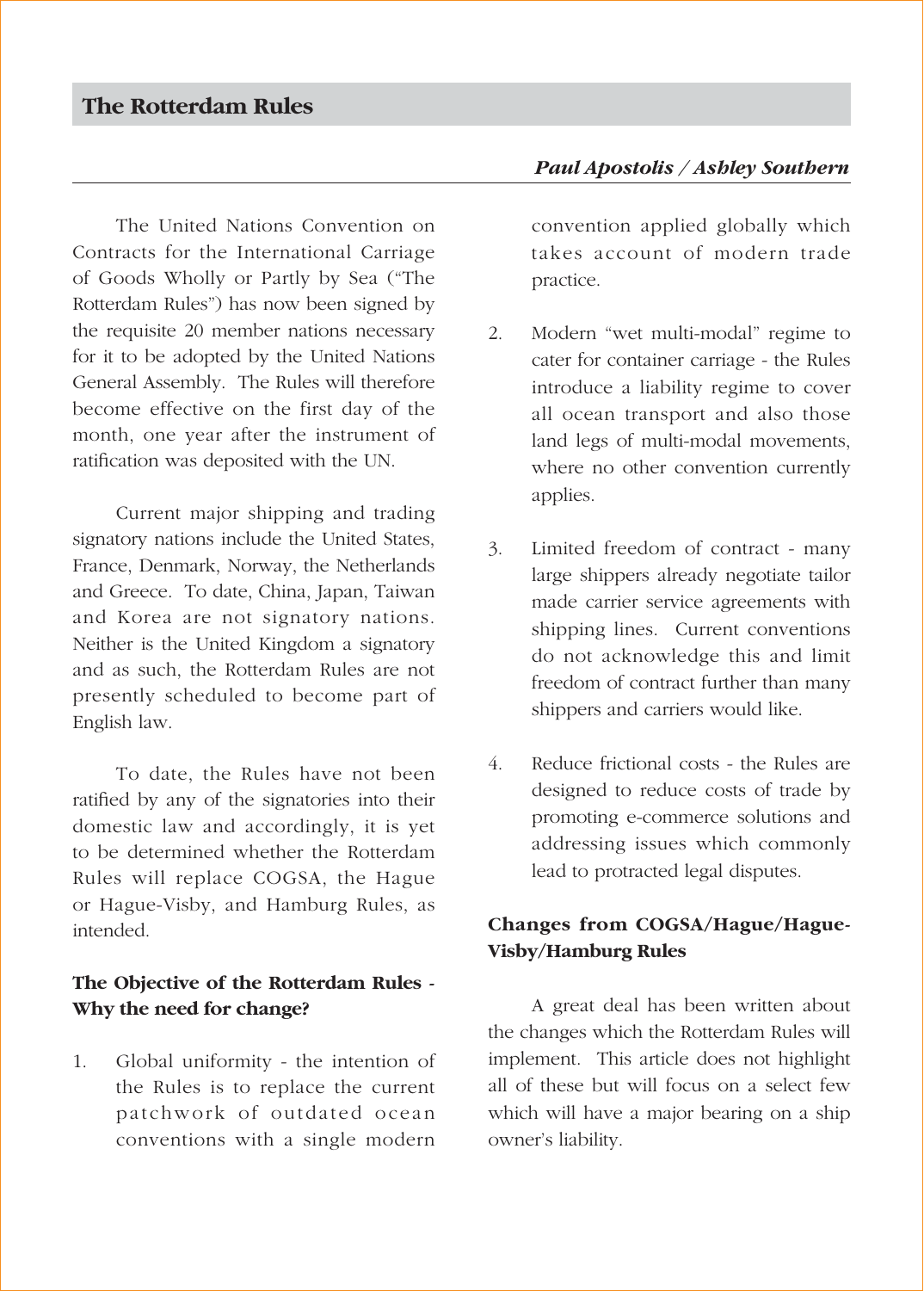The Rotterdam Rules Liability Regime

1. Period of Responsibility - Article 12

Under COGSA/Hague-Visby rules, the responsibility of the carrying ship (subject to such responsibility being extended by contract) was from "tackle-to-tackle". The period of responsibility has been extended by the Rotterdam Rules, such that the carrier and maritime performing parties are responsible for the goods at all times that the goods are being carried or stored under a through contract of carriage. In other words, the carrier's responsibility commences when the goods are received by the carrier or maritime performing party and ends when the goods are delivered to the consignee at the time and location agreed in the contract of carriage or, failing any specific provisions relating to delivery, in accordance with the customs, practices or usages of the trade.

If the loss, damage or delay to the cargo occurs prior to loading or after discharge, the Rotterdam Rules do not replace the provisions of other compulsory applicable international conventions such as the CMR or CIM (Article 26).

2. Carrier's Obligations - Article 13

The carrier has three fundamental obligations:

• to carry and deliver;

- to care for the goods; and
- to exercise due diligence to make the vessel seaworthy.

Under the Rotterdam Rules, the carrier's general duty of care is the same as that under Article III Rule 2 of the Hague-Visby Rules except that the period of responsibility when the carrier is required to exercise due diligence is extended. Article 13 requires *"a carrier to properly and carefully receive, load, handle, stow, carry and keep, care for, unload and deliver the goods".*

3. Specific Obligations on the Sea Voyage - Article 14

> This article fundamentally changes the carrier's obligation of seaworthiness. The Rotterdam Rules provided that the carrier shall exercise due diligence to make and keep the ship seaworthy, properly manned, equipped and supplied and to keep the ship and container supplied by the carrier in or upon which goods are to be carried, fit and safe for the reception, carriage and preservation.

> Under the COGSA/Hague-Visby rules, the carrier was under an obligation to exercise due diligence to make the vessel seaworthy before and at the commencement of the voyage. The Rotterdam Rules impose a continuing obligation to keep the vessel seaworthy whilst the goods remain in the care of the carrier.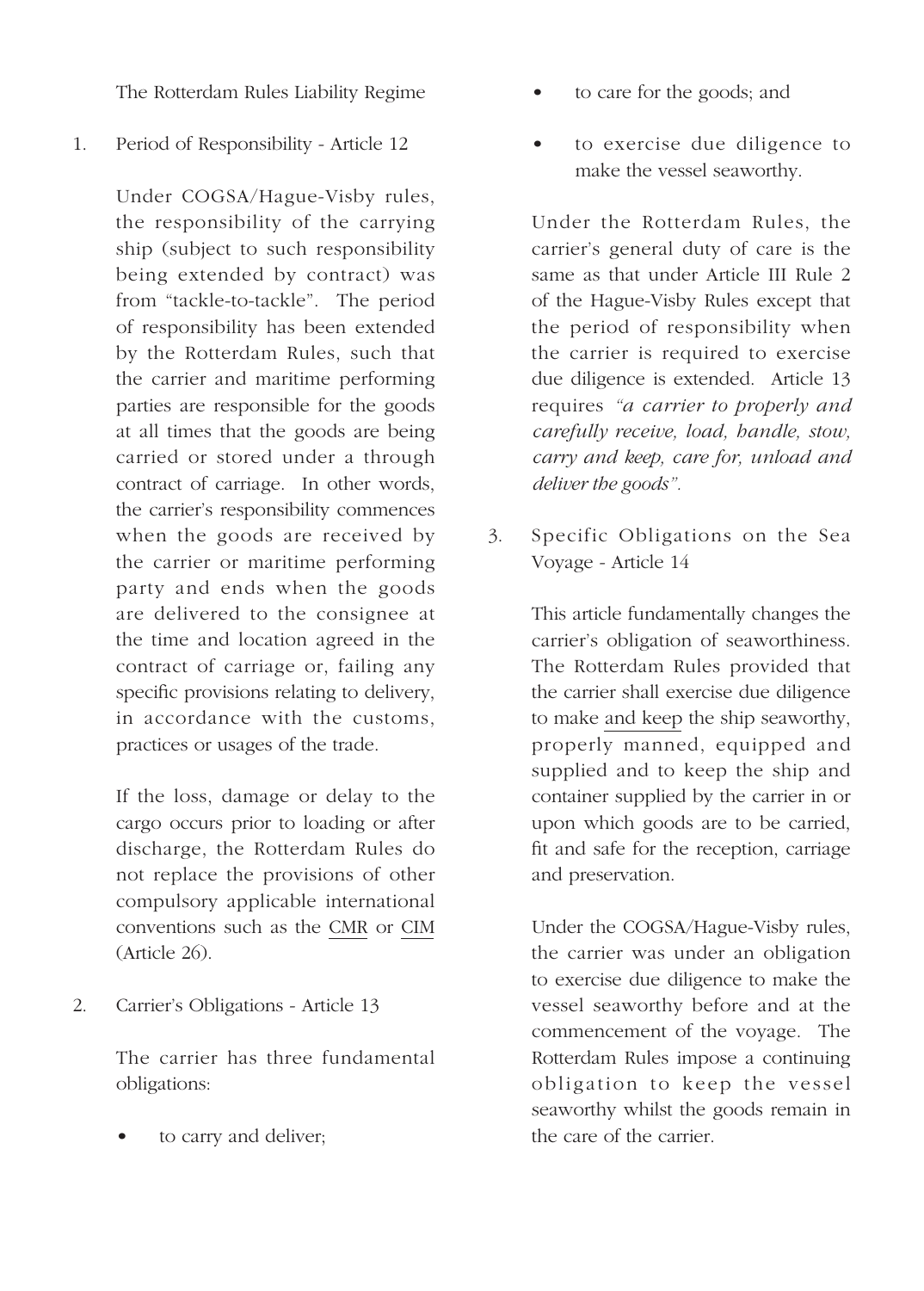This has interesting practical consequences. Immediately after a collision at sea, a vessel may be unseaworthy, rendering the carrier responsible for damage to cargo caused by that unseaworthiness in circumstances where the cause of the loss is not necessarily their fault and in circumstances where the carrier is unable to remedy the unseawothiness until such time is the vessel undergoes temporary or permanent repairs as required by class. What the owner will need to show, is that immediately after the collision, they exercised due diligence to prevent further damage to cargo beyond that caused by the collision itself with whatever resources were available to them on board.

4. Basis of Liability - Article 17

Under the Rotterdam Rules, the liability regime can be summarised as follows:

- (i) There is a presumption that the carrier is liable for cargo loss or damage if cargo damage is proved.
- (ii) The carrier can rebut that it is liable for cargo loss or damage by adducing prima facie evidence that:
	- (a) the loss or damage was not caused by the carrier; or
	- (b) it can show the existence of one of the excepted perils listed at  $17(a)-(m)$ .
- (iii) The burden then shifts to cargo interests to prove on balance of probabilities that:
	- (a) the carrier's act caused the loss; or
	- (b) the vessel was unseaworthy.
- (iv) The carrier can avoid responsibility if it proves that it exercised due diligence to make the vessel seaworthy.

There are some notable differences between the Rotterdam Rules and COGSA/Hague-Visby rules. In particular, the defence of error in navigation or management of the vessel has been omitted. In a collision or grounding, therefore, cargo interests can now bring a claim against the carrying vessel notwithstanding the absence of unseaworthiness.

Moreover, the carrier may escape all or part of its liability if it can show that the loss was not attributable to its fault or the fault of any person listed in Article 18 or if the cause falls under the defences listed in Article  $17(3)(a)$ -(m).

However, if a cargo claimant can prove that the fault of the carrier or performing party caused or contributed to the loss, the carrier may remain liable for all or part of the loss notwithstanding any defence under Article 17(3). If the carrier can avoid part of its liability under